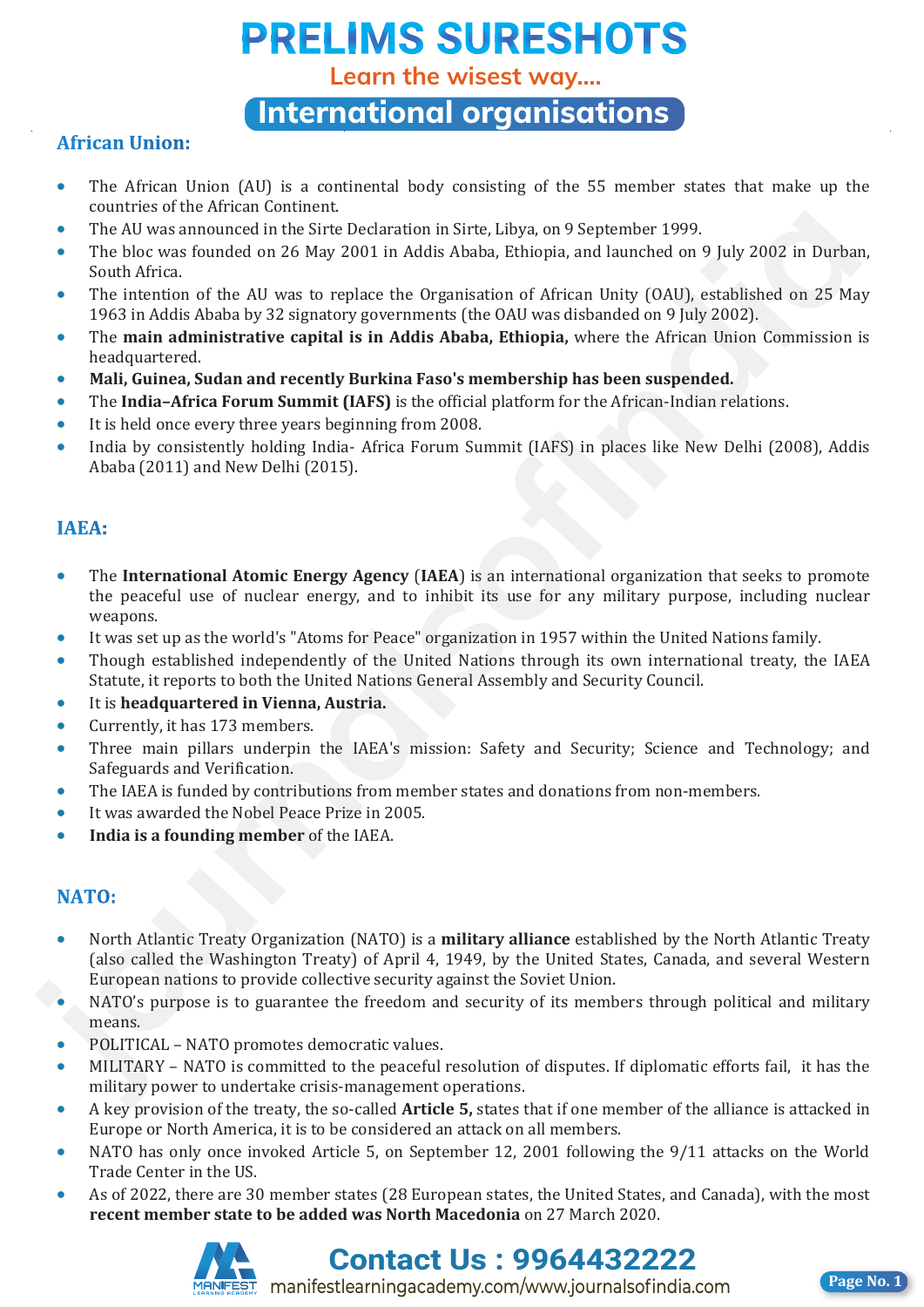**Learn the wisest way....**

**International organisations**

- Finland and Sweden would likely have their NATO accession fast-tracked if their applications are approved.
- **Headquarters is located in Brussels, Belgium,** while the headquarters of Allied Command Operations is near Mons, Belgium.
- All decisions of NATO are taken by consensus.
- **India is not a member of NATO.**

- The European Union is an international organization consisting of European Countries, which was formed in 1993. now Mone, Belgium.<br> **All decisions of (AATO are taken by consensus.**<br>
• All decisions of (AATO are taken by consensus.<br>
• India is not a member of NATO.<br>
• The Furment force after the activity and the Massimulation consist
	- It came into force after the signing of the Maastricht Treaty by 28 countries.
	- The **Maastricht Treaty** is also known as the Treaty of the European Union (TEU).
	- On January 31, 2020, the United Kingdom (U.K) formally left the EU and became the first country to do so.
	- It has 27 member states.
	- The European Parliament, European Council and European Commission are the 3 legislative institutions of the E.U.

- The World Trade Organization (WTO) is the only global international organization dealing with the rules of trade between nations.
- It has 164 members (including the European Union) and 23 observer governments.
- It is **not a UN specialized agency.**
- The General Agreement on Tariffs and Trade (GATT) traces its origins to the **1944 Bretton Woods Conference.**
- **A**n agreement as the **GATT signed by 23 countries** in Geneva in 1947 came into force on Jan 1, 1948.
- The **GATT became the only multilateral instrument** governing international trade from 1948 until the WTO was established in 1995.
- The General Council is the WTO's highest-level decision-making body located in **Geneva, Switzerland.**
- The WTO Ministerial Conference usually meets every two years which can take decisions on all matters under any of the multilateral trade agreements.
- **India is a founder member** of the General Agreement on Tariffs and Trade (GATT) 1947 and its successor, the WTO.
- The WTO is **consensus-based.**

- Asian Development Bank (ADB) is a **regional development bank** established on **19th December 1966.**
- It now has **68 members, 49 from within Asia.**
- As of 31 December 2019, ADB's five largest shareholders are **Japan and the United States (each with 15.6% of total shares),** the People's Republic of China (6.4%), India (6.3%), and Australia (5.8%).
- It aims to promote social and economic development in Asia.
- It is **headquartered in Manila, Philippines.**
- India was a founding member of ADB and is now the bank's fourth-largest shareholder.
- India has been ADB's top borrower since 2010.
- The loan has been provided under ADB's **Covid-19 Active Response and Expenditure Support (CARES) Program.**





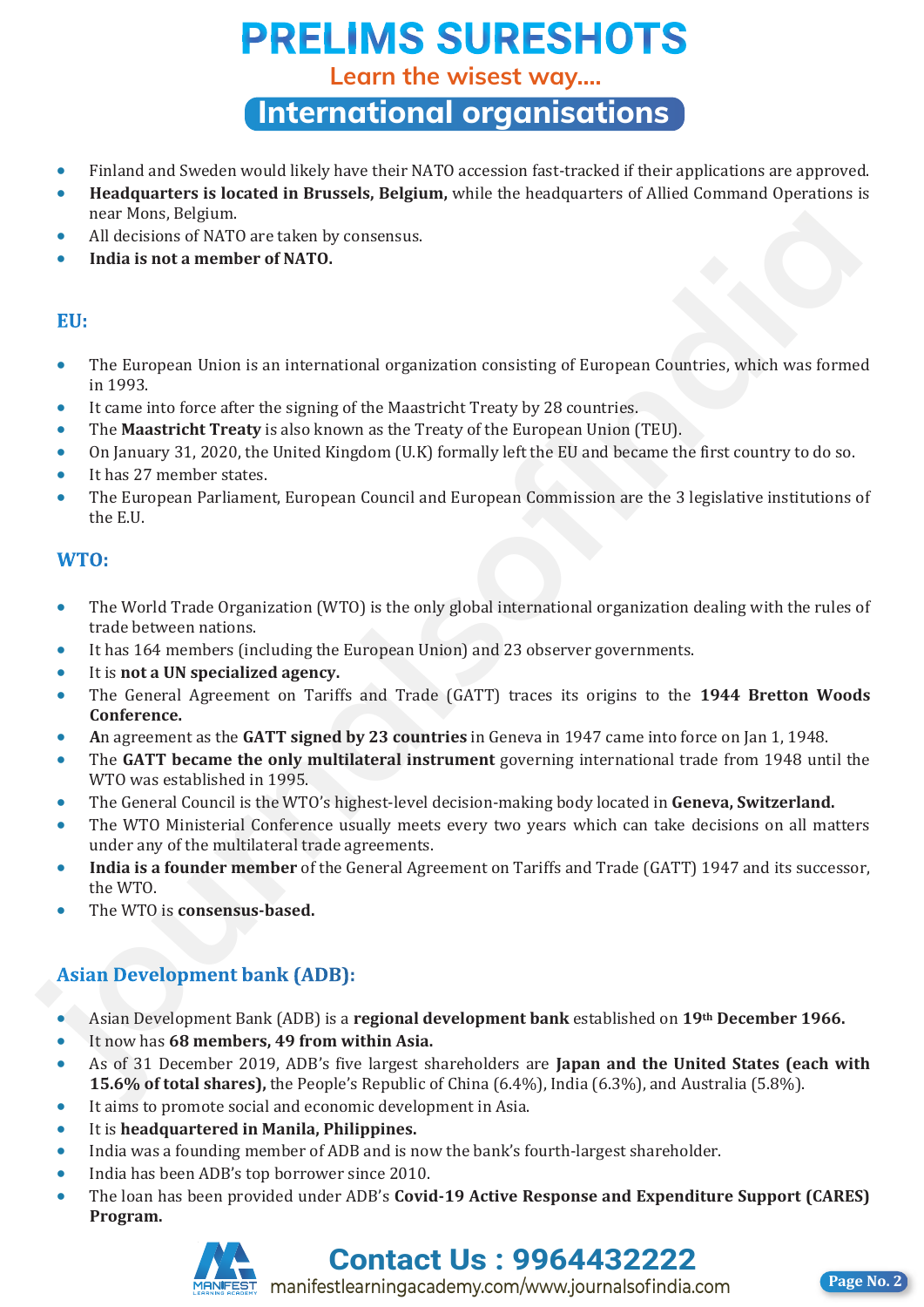**Learn the wisest way....**

**International organisations**

### **SAARC:**

- The **South Asian Association for Regional Cooperation** (**SAARC**) is the regional intergovernmental organization and geopolitical union of states in South Asia.
- Its member states *are Afghanistan, Bangladesh, Bhutan, India, the Maldives, Nepal, Pakistan and Sri Lanka.*
- It was founded in Dhaka on 8 December 1985 with its secretariat based in Kathmandu, Nepal.
- It launched the South Asian Free Trade Area in 2006.
- States with **observer status** include Australia, China, the European Union, Iran, Japan, Mauritius, Myanmar, South Korea, and the United States.
- Myanmar has expressed interest in upgrading its status from an observer to a full member of the SAARC.
- Russia has applied for observer status membership of SAARC.
- Out of the eighteen SAARC Summits held so far, India has hosted three, viz. the second, eighth and the fourteenth.

- The **Association of Southeast Asian Nations** is a regional organization which was established to promote political and social stability amid rising tensions among the Asia-Pacific's post-colonial states.
- The motto of ASEAN is **"One Vision, One Identity, One Community"**.
- ASEAN Secretariat Indonesia, Jakarta.
- Member countries include Indonesia, Malaysia, Philippines, Singapore, Thailand, Brunei, Vietnam, Laos, Myanmar, Cambodia. **5** superatoria and generator of the states one of the states one of the state of the state of the state of the state of the state of the state of the state of the state of the state of the state of the state of the state
	- It was established in 1967 with the signing of the **ASEAN Declaration (Bangkok Declaration) by its founding fathers.**
	- **ASEAN-led forums are** ASEAN Regional Forum (ARF), ASEAN Plus Three and East Asia Summit (EAS).
	- It is the **3rd largest market in the world.**
	- **It has Free-trade agreements (FTAs)** with China, Japan, South Korea, India, Australia and New Zealand.

- The East Asia Summit is a **unique Leaders-led forum of 18 countries of the Asia-Pacific region** formed to further the objectives of regional peace, security and prosperity.
- **Since its inception in 2005,** it has played a significant role in the strategic, geopolitical and economic evolution of East Asia.
- The concept of an East Asia Grouping was first promoted in 1991 by the then Malaysian Prime Minister, Mahathir bin Mohamad.
- USA and the Russian Federation were formally included as members of the EAS at the 6th EAS held in Bali, Indonesia on 19 November 2011.
- **The membership of EAS consists** of ten ASEAN Member States, Australia, China, **India**, Japan, New Zealand, Republic of Korea, Russian Federation and the USA.

- **The Bretton Woods Conference,** held in New Hampshire, United States from **July 1 to 22, 1944** resulted in the establishment of the **International Bank for Reconstruction and Development (IBRD) and the International Monetary Fund (IMF).**
- They were formally introduced in December 1945.



**Contact Us : 9964432222** manifestlearningacademy.com/www.journalsofindia.com **Page No. 3** 

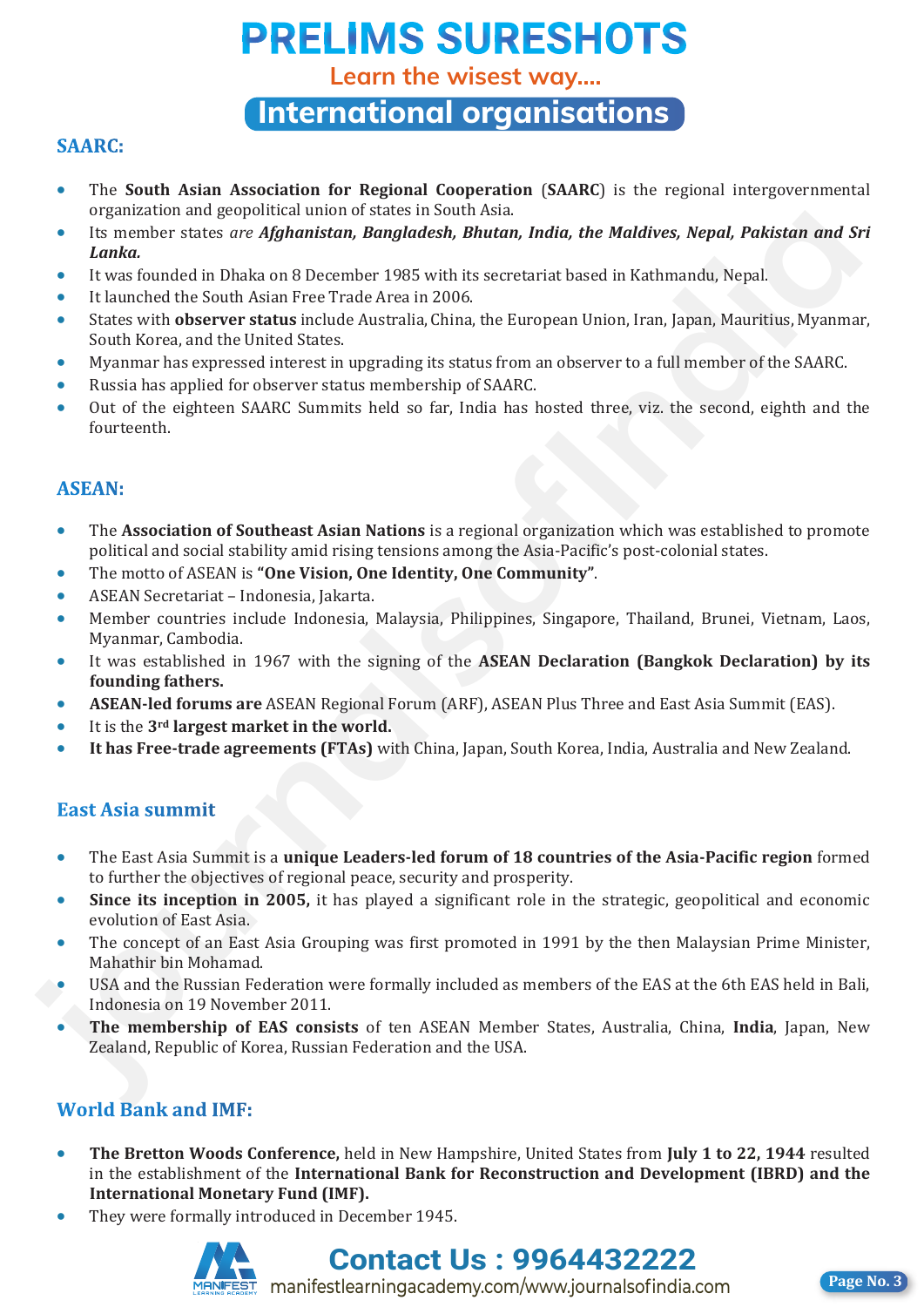**Learn the wisest way....**

**International organisations**

- The World Bank Group, initially called the IBRD, was established to provide assistance to countries that had been physically and financially devastated by World War II.
- The main objective of the IMF was to seek stability in exchange rates.
- Another goal of the IMF was the reconciliation of country adjustments to payments imbalances with the national autonomy in macroeconomics policy.
- John Maynard Keynes in Britain and Harry Dexter White in the United States were the architects of this new economic system.
- India is a founding member.

### *World Bank Group consists of five interrelated institutions*

- *IBRD offers loans to middle-income developing countries to promote economic development and eradicate poverty.*
- *IDA which typically provides interest-free loans to countries with sovereign guarantees.*
- *International Finance Corporation (IFC), which provides loans, equity, risk-management tools, and structured finance. Its goal is to facilitate sustainable development by improving investments in the private sector.* **F** Including the Way is a so secured in the Way in the same of the same of the same of the same of the same terms including the same of the same of the same of the same of the same of the same of the same of the same of t
	- *Multilateral Investment Guarantee Agency (MIGA), which focuses on improving the foreign direct investment of developing countries.*
	- *International Centre for Settlement of Investment Disputes (ICSID) which provides a means for dispute resolution between governments and private investors with the end goal of enhancing the flow of capital.*

- United Nations (UN) is an international organization founded in **1945** after the Second World War by 51 countries.
- It provides a forum for its **193 Member States** to express their views, through the **General Assembly, the Security Council** and other bodies and committees.
- Headquartered in New York, US.
- It has **4 main purposes**-
	- 1. To keep peace throughout the world;<br>2. To develop friendly relations among i
	- 2. To develop friendly relations among nations;<br>3. To help nations work together to improve t
	- 3. To help nations work together to improve the lives of poor people, to conquer hunger, disease and illiteracy, and to encourage respect for each other's rights and freedoms;
	- 4. To be a centre for harmonizing the actions of nations to achieve these goals.

### *What is UNSC?*

- The United Nations Security Council (UNSC) is one of the six principal organs of the United Nations (UN).
- **All members of the United Nations agree to accept and carry out the decisions of the Council**.
- The UNSC is the **only UN body with the authority to issue binding resolutions on member states.**
- The Security Council consists of fifteen members, of which five are permanent: China, France, Russia, the United Kingdom, and the United States of America.
- Permanent members can veto any substantive resolution, including those on the admission of new member states or nominees for the office of Secretary-General.
- The remaining ten non-permanent members are elected on a regional basis to serve a term of two years.
- The body's presidency rotates monthly among its members.
- **India began a two-year term on the Security Council from January, 2021 as a non-permanent member, for the eighth time**.



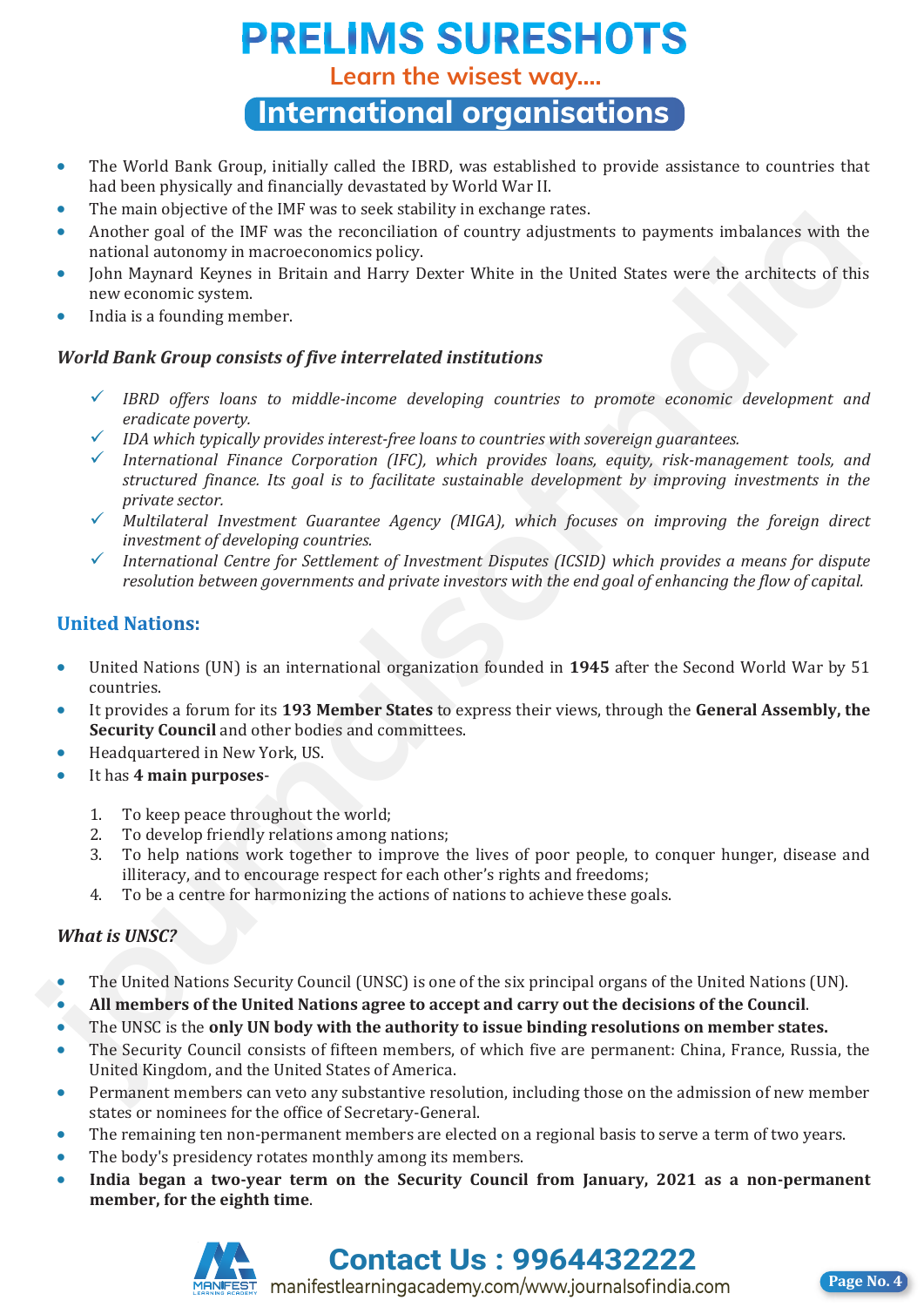**Learn the wisest way....**

**International organisations**

### *Functions and powers:*

- to maintain international peace and security in accordance with the principles and purposes of the United Nations;
- to investigate any dispute or situation which might lead to international friction;
- to recommend methods of adjusting such disputes or the terms of settlement;
- to formulate plans for the establishment of a system to regulate armaments;
- to determine the existence of a threat to the peace or act of aggression and to recommend what action should be taken;
- to call on Members to apply economic sanctions and other measures not involving the use of force to prevent or stop aggression; Mations:<br> **Followistics** any dispute or situation which might lead to international friction:<br> **Followistights and the metallical conductions** and depicted or the terms of settlement)<br> **Following the conduction of a three** 
	- to take military action against an aggressor;
	- to recommend the admission of new Members;
	- to exercise the trusteeship functions of the United Nations in "strategic areas";
	- to recommend to the General Assembly the appointment of the Secretary-General and, together with the Assembly, to elect the Judges of the International Court of Justice.

- The **G4 nations** comprise **Brazil, Germany, India, and Japan** who support each other's bids for permanent seats on the UNSC.
- Its primary aim is permanent member seats on the Security Council.
- The United Kingdom and France have backed the G4's bid.
- **All the permanent members of P5 have supported India's bid for a permanent seat** but China is only ready to support India if India did not associate its bid with Japan.

### *Coffee club:*

- Under the **leadership of Italy**, countries that strongly oppose the G4 countries' bids have formed the **Uniting for Consensus movement, or the Coffee Club, in 1990s,** comprising 40-odd member states.
- Most members of the club are **middle-sized states who oppose bigger regional powers grabbing permanent seats** in the UN Security Council.
- The prime movers of the club include Italy, Spain, Australia, Canada, South Korea, Argentina and Pakistan.
- It aims to counter the bids for permanent seats proposed by G4 nations and is **calling for a consensus before any decision is reached** on the form and size of the Security Council.
- Most club members want non-permanent seats of the Council increased, as this will raise their own chances of sitting on the Council regularly.

- The United Nations General Assembly serves as the main deliberative, policy-making, and representative organ of the UN.
- Its powers, composition, functions, and procedures are set out in **Chapter IV of the UN Charter.**
- It is the **only UN organ wherein all member states have equal representation.**
- **Each member country has one vote.**
- The election, admission, suspension or expulsion of members, is by a two-thirds majority of those present and voting.
- **Assembly resolutions are not binding on the members.**
- The Assembly may make recommendations on any matters within the scope of the UN, except **matters of peace and security which are under Security Council consideration.**



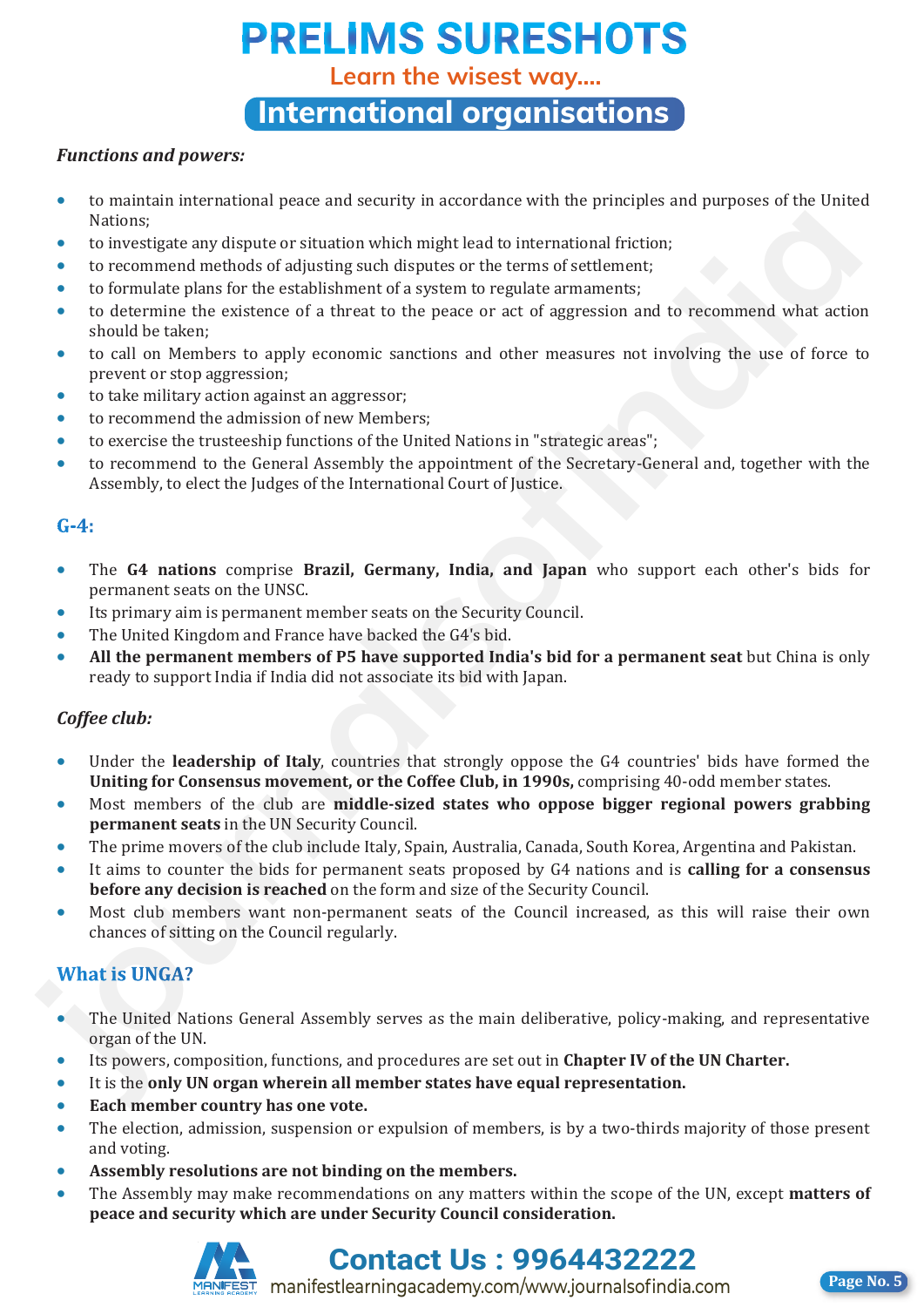**Learn the wisest way....**

**International organisations**

### *Powers and funtions:*

- It **appoints the non-permanent members** to the Security Council.
- It **appoints the Secretary-General** of the UN based on the Security Council's recommendation.
- It considers **reports from the other four organs** of the United Nations, assesses the financial situations of member states, and approves the UN budget.
- The assembly works with the Security Council to elect the judges of the International Court of Justice.
- The General Assembly meets under its president or the UN secretary-general in **annual sessions** at UN headquarters in New York City.
- It can also **reconvene for special and emergency special sessions**.
- The **first session was convened on 10 January 1946 in London.**
- Today it has **193 members,** out of which more than two-thirds are developing.

- UN Women is the United Nations entity dedicated to gender equality and the empowerment of women.
- It was established to accelerate progress on meeting their needs worldwide.
- UN Women **became operational in January 2011.**
- It is a member of the United Nations Development Group (UNDG).

- The NAM was **founded during the collapse of the colonial system** and at the height of the Cold War.
- Its actions were a key factor in the **decolonization process,** which led later to the attainment of **independence by many countries.**
- The **African-Asian Conference held in Bandung, Indonesia, in 1955,** was convened by the Heads of State and Government **Gamal Abdel Nasser of Egypt, Kwame Nkrumah of Ghana, Shri Jawaharlal Nehru of India, Ahmed Sukarno of Indonesia and Josip Broz Tito of Yugoslavia,** who later became the founding fathers of the NAM. **F** In gaptum sure sectoral y-stoches on its consistence of the studies that are the mandaton and the mandaton sure that the mandaton sure that the mandaton sure that the studies the financial studies of the General by me
	- In the conference, **Ten Principles of Bandung** were set forth which later evolved as the essential criteria to the membership of this movement.
	- Six years after Bandung, the NAM was officially established, at the **First Summit Conference of Belgrade, 1961.**
	- **Today NAM is a forum of 120 developing world states that are not formally aligned with or against any major power bloc.**

- WHO is a United Nations agency created in **1948**.
- It is **headquartered in Geneva,** Switzerland.
- It was founded to coordinate and direct the UN's global health effort.
- It has no authority over its **194-member countries** and depends on member contributions to carry out its work.
- **All of the member states of the UN except for Liechtenstein, plus the Cook Islands and Niue** are its members.
- Its **main objective** is ensuring **"***the attainment by all peoples of the highest possible level of health".*
- India is a founding member.
- The **World Health Assembly (WHA)** is the WHO's legislative and supreme decision-making body.



**Contact Us : 9964432222**

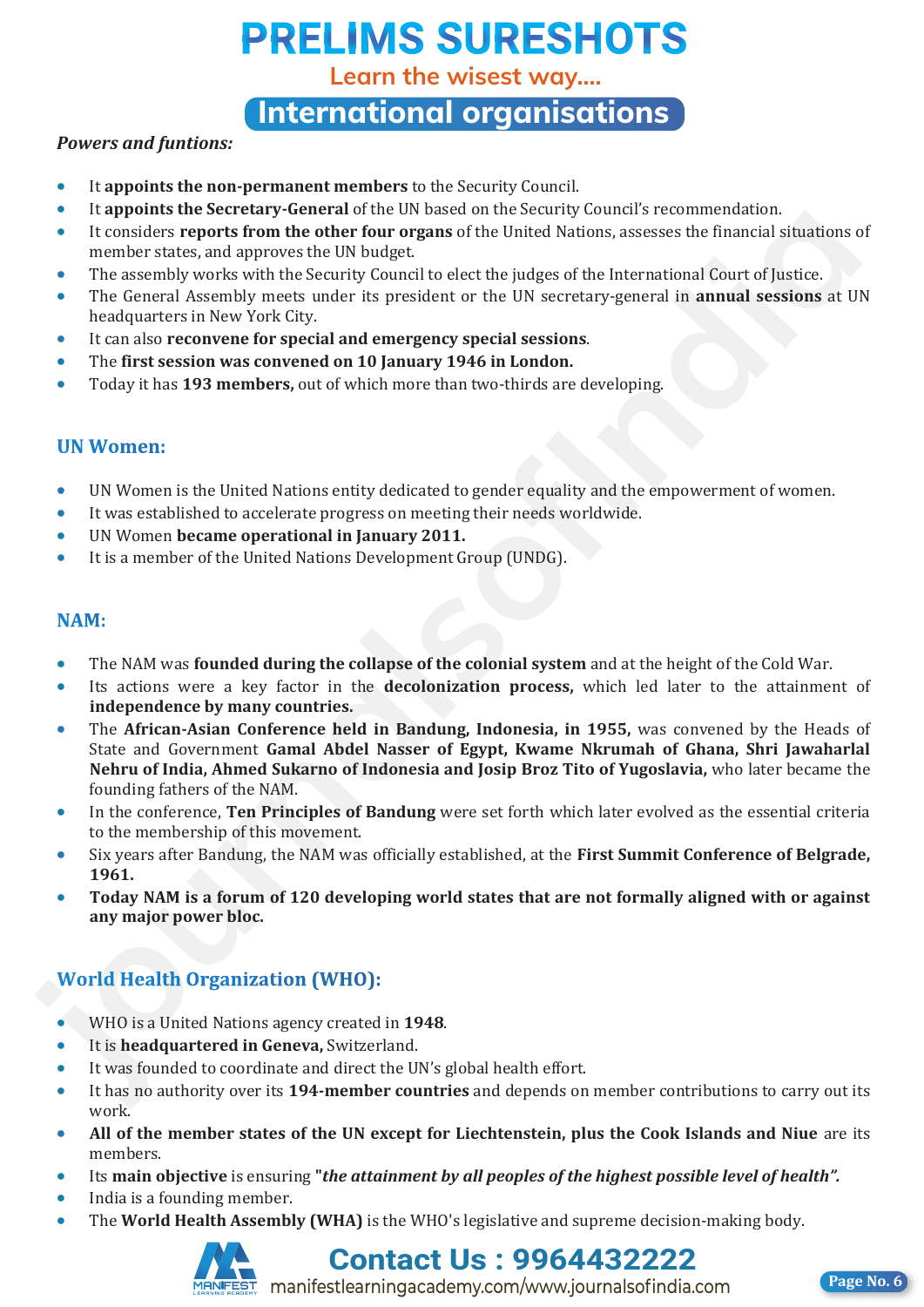**Learn the wisest way....**

**International organisations**

- It appoints the **Director-General** every five years and votes on matters of policy and finance of WHO, including the proposed budget.
- The Assembly elects 34 members, technically qualified in the field of health, to the **Executive Board** for three-year terms.
- The Executive Board gives effect to the decisions and policies of the WHA.
- At present the Director General is **Dr.Tedros Adhanom Ghebreyesus**

### *Types of contributions:*

- **Voluntary contributions** are funds for specific programme areas provided by Member States or other partners.
- **Assessed contributions** are the dues Member States pay depending on the states' wealth and population.
- **Core voluntary contributions** are funds for flexible uses provided by Member States or other partners.

- The Organization of the Petroleum Exporting Countries (OPEC) is a permanent, intergovernmental Organization, **created at the Baghdad Conference held in Iraq in 1960 by Iran, Iraq, Kuwait, Saudi Arabia and Venezuela.**  thes-year terms.<br> **i**The Rescultive Roard gives effect to the decisions and policies of the WHA.<br>
A procent the Director General is Dr.Tedros Adhanom Ghebreyesus<br> **Types** of contributions are funds for specific programme
	- It initially had its headquarters in Geneva, Switzerland which was then moved to **Vienna, Austria in 1965.**
	- The **objective** is to
		- coordinate and unify petroleum policies among Member Countries;
		- in order to secure fair and stable prices for petroleum producers;
		- an efficient, economic and regular supply of petroleum to consuming nations;<br>  $\checkmark$  a fair return on capital to those investing in the industry:
		- a fair return on capital to those investing in the industry;
	- Currently, the Organization has a total of **13 Member Countries** Algeria, Angola, Congo, Equatorial Guinea, Gabon, Iran, Iraq, Kuwait, Libya, Nigeria, Saudi Arabia, United Arab Emirates, Venezuela.
	- **Venezuela has the highest crude oil reserves** followed by **Saudi Arabia and Iran.**

### *Non-OPEC countries which are major oil producers are:*

Russia, Azerbaijan, Bahrain, Brunei, Equatorial Guinea, Kazakhstan, Malaysia, Mexico, Oman, Russia, Sudan, South Sudan, Brazil and Bolivia.

- It is a United Nations body whose mission is to promote and protect human rights around the world.
- **It was established by the UNGA on 15 March 2006 t**o replace the United Nations Commission on Human Rights (UNCHR, herein CHR)
- It is headquartered in **Geneva, Switzerland.**
- **The Council consists of 47 Member States,** elected directly and individually by secret ballot by the majority of the UNGA members for staggered three-year terms on a regional group basis.
- No member may occupy a seat for more than two consecutive terms.
- **The seats are distributed among the United Nations regional groups as follows:** 13 for Africa, 13 for Asia, six for Eastern Europe, eight for Latin America and the Caribbean (GRULAC), and seven for the Western European and Others Group (WEOG).
- The previous CHR had a membership of 53 elected by the Economic and Social Council (ECOSOC) through a majority of those present and voting.



**Contact Us : 9964432222**

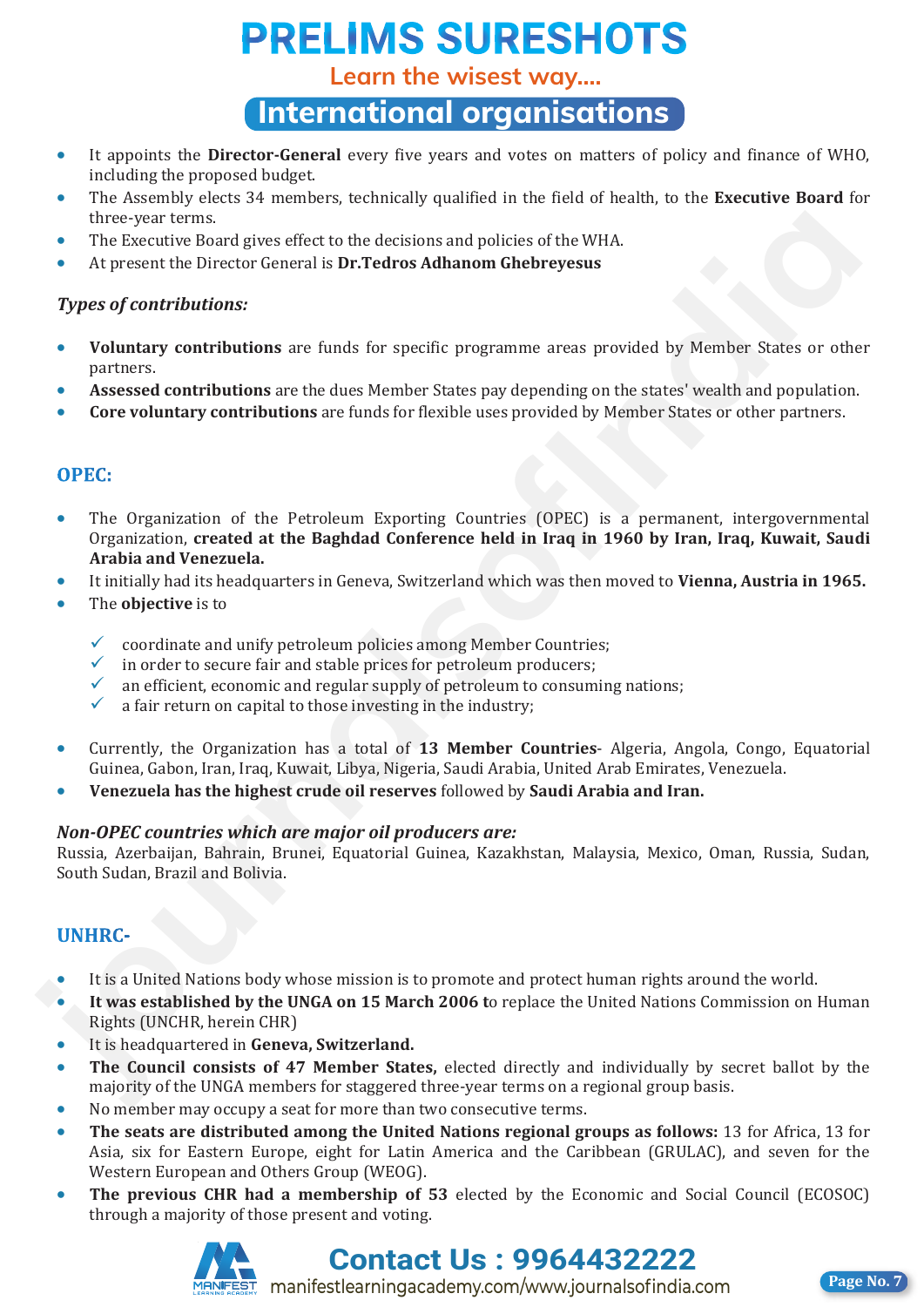**Learn the wisest way....**

**International organisations**

- **The UNGA, with its two-thirds majority of the members present and voting, "may suspend the rights of membership in the Council of a member of the Council** that commits gross and systematic violations of human rights". Abstentions do not count.
- **The Council investigates allegations of breaches of human rights in United Nations member state**s.
- It addresses thematic human rights issues like freedom of association and assembly, freedom of expression, freedom of belief and religion, women's rights, LGBT rights, and the rights of racial and ethnic minorities. **FIGURE CONSULTER SUGGETER SUGGETERS** of Directions of Directions of Directions and the Color (and Color Color) and the rights of reaction of a societient of the method color color color color color color color (and Color
	- **The Council works closely with the Office of the High Commissioner for Human Rights (OHCHR)** and engages in the United Nations special procedures.

- **It was established in 1945.**
- FAO is a **specialized agency of the United Nations** that leads international efforts to defeat hunger.
- Goal of FAO is to achieve food security for all and make sure that people have regular access to enough high-quality food to lead active, healthy lives.
- The FAO Headquarters is in **Rome.**
- Member states: 194
- It has 5 Regional offices with Regional Office for Asia and the Pacific, in Bangkok, Thailand
- In 1945 **India became one of the founding members of FAO** as a low-income food-deficit country.

- G7 stands for "**Group of Seven" industrialized nations.**
- It is composed of the **seven wealthiest advanced countries.**
- It used to be known as the **G8 (Group of Eight) until 2014 when Russia was excluded** because of its annexation of Crimea from Ukraine.
- France, Italy, Japan, the United Kingdom, the United States and West Germany formed the **Group of Six in 1975** so that the noncommunist powers could come together to discuss important economic issues, global security etc…
- **Canada** joined the group in 1976.
- **Russia** joined in 1998.
- The G7 is an **informal bloc and takes no mandatory decisions**, so the leaders' declarations at the end of the summit are not binding.
- At present, the group includes the **United States, the United Kingdom, Germany, Canada, Japan, France and Italy.**
- The European Union has been involved in G7 work since 1977, and is represented at the summit by the President of the European Commission and the President of the European Council.
- Generally every member country hosts the summit once every 7 years.

- G20, is a **forum for finance ministers and central bank governors from nineteen of the world's largest countries as well as the EU.**
- Though **founded in 1999**, as a response to the 2008 financial crisis, the G20 was upgraded to head of state level in an inaugural summit in Washington, D.C.
- **G20 leaders first met in Washington in 2008, after the fall of Lehman Brothers.**
- Gradually its power and prestige has surpassed that of the G7.
- **Emerging powers including Brazil, China, India, Mexico, and South Africa**, whose absence from the G7 was often noted, including Russia, **all belong to the G20.**





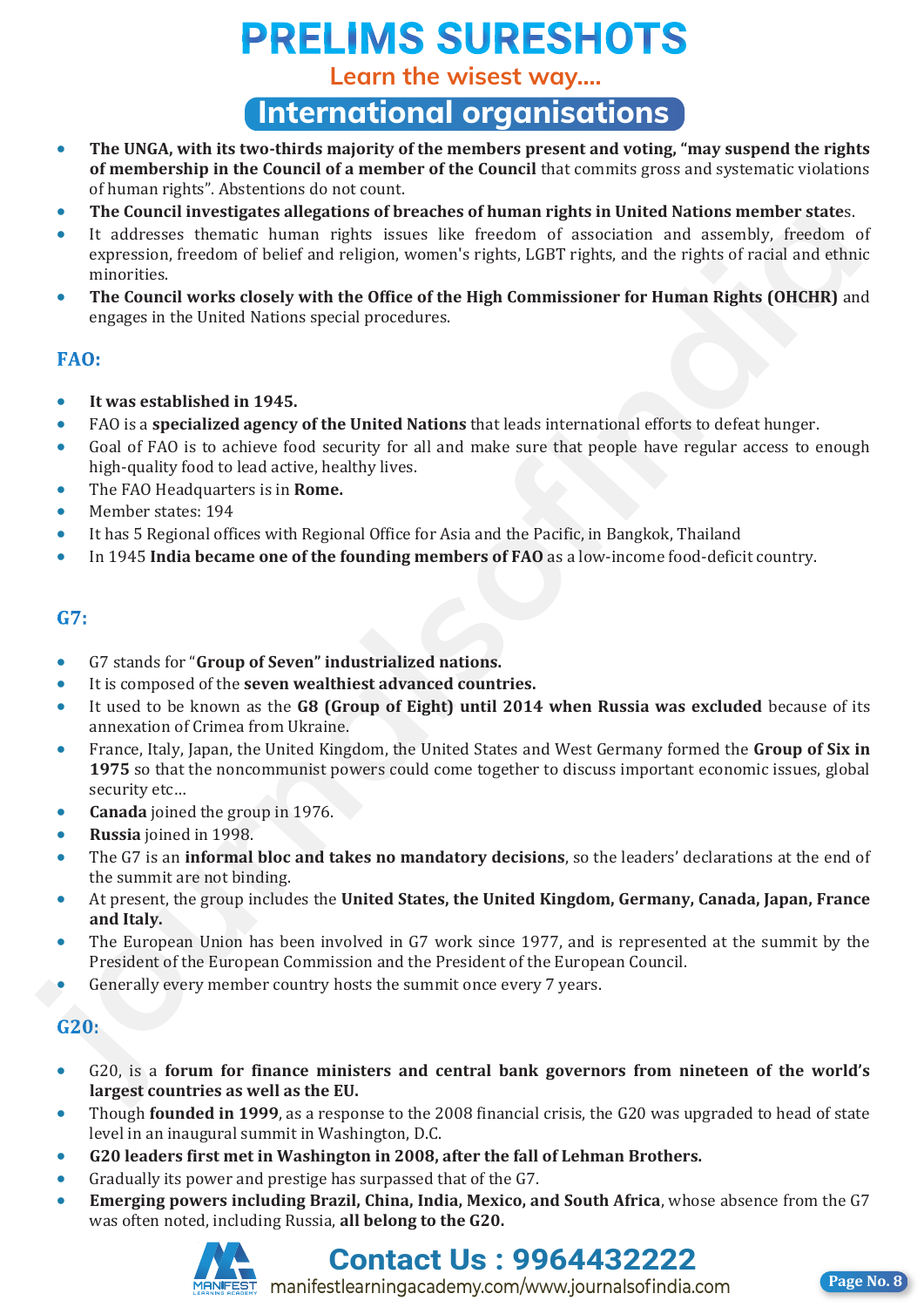**Learn the wisest way....**

## **International organisations**

- G20 summits have been the **occasion for setting ambitious goals.** E.g. in Hangzhou, China, in 2016, President Obama and Chinese President Xi Jinping used the summit to jointly announce their accession to the Paris Agreement.
- It's also known as the "*Summit on Financial Markets and the World Economy***".**

- The **International Labour Organization** (**ILO**) is a United Nations agency whose mandate is to advance social and economic justice through setting international labour standards.
- Founded in 1919 under the League of Nations.
- It is the **first and oldest specialised agency of the UN.**
- The ILO has 187 member states and is headquartered in Geneva, Switzerland.
- ILO has a **unique tripartite structure:** all standards, policies, and programmes require discussion and approval from the representatives of governments, employers, and workers.
- In 1969, the ILO received the Nobel Peace Prize.
- India is the founding member of ILO.

There are **eight Core Conventions of the ILO** (also called fundamental/human rights conventions) are:

- $\checkmark$  Forced Labour Convention
- Abolition of Forced Labour Convention
- $\checkmark$  Equal Remuneration Convention<br> $\checkmark$  Discrimination (Employment Occ
- Discrimination (Employment Occupation) Convention
- Minimum Age Convention
- Worst forms of Child Labour Convention (The **above Six have been ratified by India)**
- $\checkmark$  Freedom of Association and Protection of Right to Organised Convention
- $\checkmark$  Right to Organise and Collective Bargaining Convention (These two have not been ratified by India)

- **The ICJ, sometimes known as the World Court,** is one of the six principal organs of the United Nations.
- It settles disputes between states in accordance with international law and gives advisory opinions on international legal issues. **F** In the mean of the mean of the mean of the mean of the mean of the state of the state of the state of the state of the state of the state of the state of the state of the state of the state of the state of the state of
	- It is the only international court that adjudicates general disputes between countries, with its rulings and opinions serving as primary sources of international law.
	- It was established in 1945 and is located in the Hague, Netherlands.
	- The **ICJ is the successor of the Permanent Court of International Justice (PCIJ),** which was established in 1920 by the League of Nations.
	- After the Second World War, both the League and the PCIJ were replaced by the United Nations and ICJ, respectively.
	- All member states of the UN are party to the ICJ Statute and may initiate contentious cases; however, advisory proceedings may only be submitted by certain UN organs and agencies.
	- U.N. member states can bring claims of treaty violations against others to the ICJ when those treaties stipulate that the court is the appropriate venue to settle the breaches
	- The court has 15 judges elected to nine-year terms by the U.N. General Assembly and the Security Council.
	- These organs vote simultaneously but separately.
	- In order to be elected, a candidate must receive an absolute majority of the votes in both bodies.
	- Non-UN members may also become parties to the court's statute. Once a state is a party to the court's statute, it is entitled to participate in cases before the court.



## **Contact Us : 9964432222**

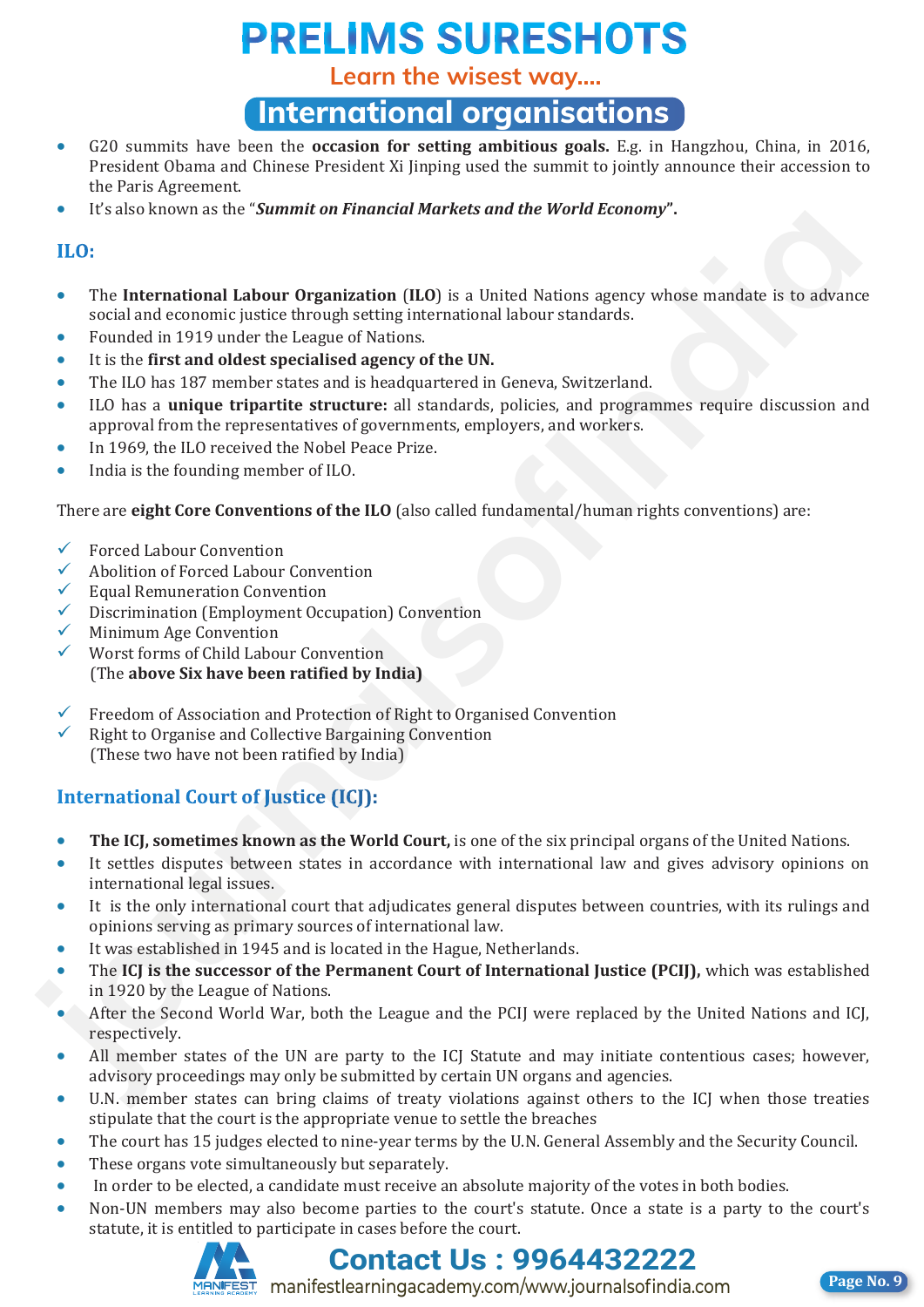**Learn the wisest way....**

**International organisations**

- However, being a party to the statute does not automatically give the court jurisdiction over disputes involving those parties.
- The issue of jurisdiction is considered in the three types of ICJ cases: **contentious issues, incidental jurisdiction, and advisory opinions**.
- Indian Judge Dalveer Bhandari is also a member of this Court.

- ICC is an international organisation which investigates and, where warranted, tries individuals charged with the *gravest crimes of concern to the international community***:** genocide, war crimes, crimes against humanity and the crime of aggression. • The issue of jurisdiction is considered in the three types of iG cases: **contentions issues**, incleand<br>
in intradiction and advisory optimins.<br>
• Indian lule District Undustrial Court (ICC):<br> **internal only buyer dista** 
	- As a court of last resort, *it seeks to complement, not replace, national Courts.*
	- Hence it exercises its jurisdiction only when certain conditions are met, such as when national courts are unwilling or unable to prosecute criminals or when the UNSC or individual states refer situations to the Court.
	- Governed by an international treaty called the **Rome Statute,** the ICC is the world's first permanent international criminal court.
	- It began functioning on 1 July 2002.
	- States which become party to the Rome Statute become member states of the ICC.
	- As of March 2019, there are **122 ICC member states.**
	- **India is not a signatory** to ICC.
	- It is composed of eighteen judges elected to nine year terms and not re-elected for further terms.

- CSTO is an intergovernmental military alliance in Eurasia that **consists of selected post-Soviet states.**
- It originates from the conclusion of the Collective Security Treaty, which was signed in Tashkent (Uzbekistan) on May 15, 1992 by the heads of Armenia, Kazakhstan, Kyrgyzstan, Russia, Tajikistan and Uzbekistan.
- The treaty entered into force upon completion of the national ratification procedures on April 20, 1994.
- It is **headquartered in Moscow, Russia.**
- It has **6 members-** *Armenia, Kazakhstan, Kyrgyzstan, Russia, Tajikistan, Belarus.*

- SCO is a permanent intergovernmental international organisation.
- The creation of SCO was announced on 15 **June 2001** in Shanghai (China) by the Republic of Kazakhstan, the People's Republic of China, the Kyrgyz Republic, the Russian Federation, the Republic of Tajikistan, and the Republic of Uzbekistan.
- India was also made an observer at the SCO in 2005.
- The SCO Charter was signed during the St.Petersburg SCO Heads of State meeting in June 2002, and **entered into force on 19 September 2003.**
- During the meeting of Heads of State Council of SCO ON 8-9 June **2017** in **Astana** the status of a full member of the Organization was granted to India and Pakistan.
- The organisation has **two permanent bodies** the SCO Secretariat based in Beijing and the Executive Committee of the Regional Anti-Terrorist Structure (RATS) based in Tashkent.
- The SCO's **official languages are Russian and Chinese.**



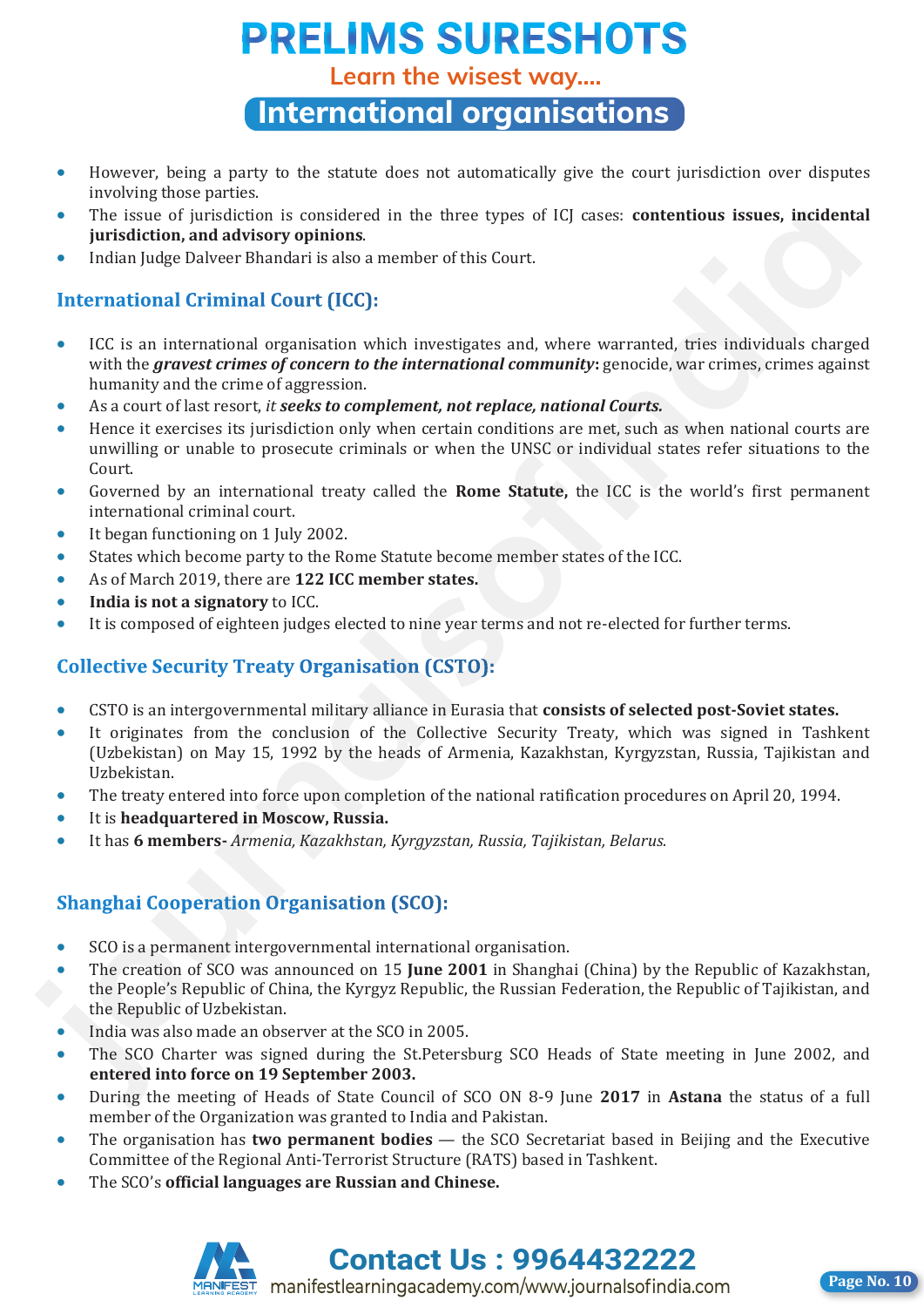**Learn the wisest way....**

**International organisations**

### **United Nations High Commissioner for Refugees (UNHCR):** It was **established on December 14, 1950** by the United Nations General Assembly.

- **.** It was **established on December 14, 1950** by the United Nations General Assembly.
- The UN refugee agency emerged in the wake of World War II to help Europeans displaced by that conflict.
- The agency is mandated to lead and coordinate international action to protect refugees and resolve refugee problems worldwide.
- **Its primary purpose is to safeguard the rights and well-being of refugees.**
- It strives to ensure that everyone can exercise the right to seek asylum and find safe refuge in another State, with the option to return home voluntarily, integrate locally or to resettle in a third country.
- **It also has a mandate to help stateless people.**
- **In 1954, UNHCR won the Nobel Peace Prize** for its groundbreaking work in Europe.

## FATF was **established in July 1989 by a Group of Seven (G-7) Summit in Paris**, initially to examine and

- **•** FATF was **established in July 1989 by a Group of Seven (G-7) Summit in Paris**, initially to examine and develop measures to combat money laundering. **In the FATF expanding** the FATF efforts to incorporate efforts to incorporate efforts to incorporate efforts to incorporate efforts to incorporate efforts to incorporate effort
- In October 2001, the FATF expanded its mandate to incorporate efforts to combat terrorist financing, **in addition to money laundering.**<br> **The current mandate of the FATF (2012-2020)** was adopted at a Ministerial meeting in April 2012.
- **•** The current mandate of the FATF (2012-2020) was adopted at a Ministerial meeting in April 2012.
- Members: There are currently 39 members of the FATF; 37 jurisdictions and 2 regional organisations (the Gulf Cooperation Council and the European Commission). India is also a member.
- **· Observer members:** 30 countries and international organisations are observer organisations. These include the International Monetary Fund, the UN with six expert groups and the World Bank
- **The objectives of the FATF** are to set standards and promote effective implementation of legal, regulatory and operational measures for combating money laundering, terrorist financing and other related threats to the integrity of the international financial system. **FIGURE THE UNITERATIVE CONSULTERATIVE AND INTERFERENCE IN A SECTION INTERFERENCE IN the SAME VERTIFIC AND INTERFERENCE IN THE SURVEY INTO A SURFACE THE SURVEY INTO THE SURFACE POPULATION IS THE SURFACE CONDUCT INTERFERENC** 
	- It is headquartered in Paris.

### *Non-Cooperative Countries or Territories / The FATF blacklist:* It has been issued by the FATF since 2000.

- It has been issued by the FATF since 2000.
- It lists countries which it judges to be non-cooperative in the global fight against money laundering and terrorist financing, calling them "Non-Cooperative Countries or Territories" (NCCTs).
- As of 2020, **North Korea and Iran** are on the FATF blacklist. *Grey list /Watch list:*

### *Grey list /Watch list:*  $\sum_{i=1}^n\binom{n-i}{i}$  is another name for the Grey List.

- **•** "Increased monitoring list" is another name for the Grey List.
- **•** Those countries which are considered as the safe haven for supporting terror funding and money laundering; included in this list.
- Grey list is a **warning given to the country** that it might come in Blacklist.

- It is an **international organization founded in 1949 in the wake of World War II** to uphold human rights, democracy, and the rule of law in Europe. It is an **international organization founded in 1949 in the wake of World War II** to uphold human
- The ten founding members of the CoE are *Belgium, Denmark, France, Ireland, Italy, Luxembourg, the* **The ten founding members of the CoE are** *Belgium, Denmark, France, Ireland, Italy, Luxembourg, the Netherlands, Norway, Sweden, and the United Kingdom.*



**Netherlands**, Sweden, Sweden, 2006-14322222

**Page No. 11**

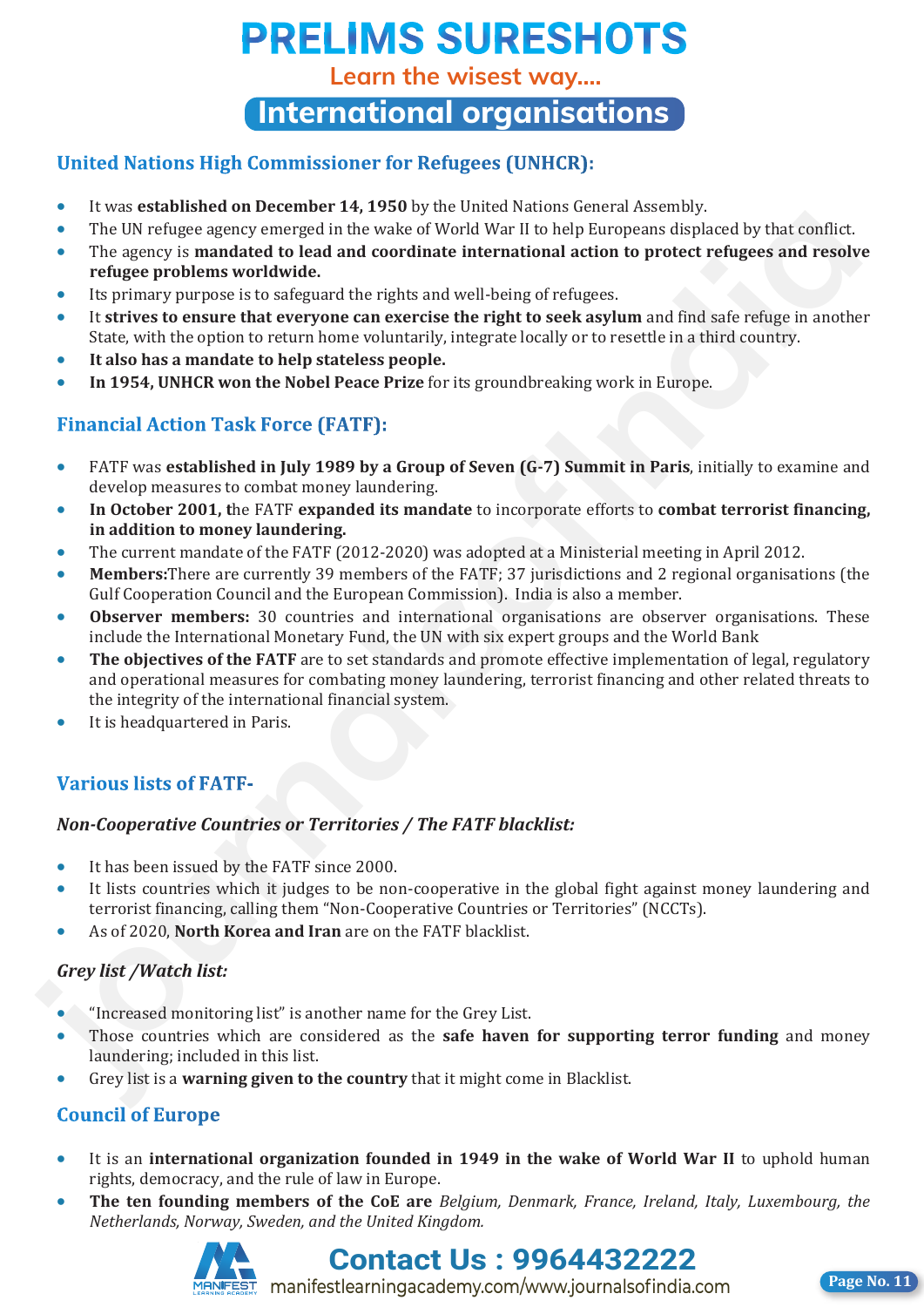**Learn the wisest way....**

**International organisations**

- It has **46 member states** (including all 27 EU members) and operates with an annual budget of approximately 500 million euros.
- The organization is **distinct from the 27-nation European Union (EU),** although it is sometimes confused with it, partly because the **EU has adopted the original European Flag which was created by the Council of Europe** in 1955, as well as the European Anthem.
- No country has ever joined the EU without first belonging to the Council of Europe.
- The **headquarters** of the Council of Europe is in **Strasbourg, France.**
- **English and French are its two official languages.**
- The Committee of Ministers, the Parliamentary Assembly, and the Congress of the Council of Europe also use German, Italian, and Russian for some of their work.
- **This council is an official United Nations Observer.**
- The **CoE cannot make binding laws, but it does have the power to enforce select international agreements** reached by European states on various topics.
- **It is composed of four principal bodies**: the Committee of Ministers, the Parliamentary Assembly, the Congress of Local and Regional Authorities of Europe, and the Secretariat.
- The **Committee of Ministers, which meets twice a year,** is **composed of the foreign ministers** of all council members.
- It **decides the council's budget and its program of activities** based on recommendations made to it by the Parliamentary Assembly and various expert committees.
- The **Parliamentary Assembly, which meets four times a year,** is a **deliberative body** consisting of representatives from national parliaments.

- FIFA **is the highest global governing body of football (**also known as soccer to distinguish it from American football).
- It is **also the international governing body for futsal** (a kind of mini football played indoors on a hard court between two teams of five players each) and beach soccer (five-a-side, played on a beach).
- **Founded in 1904 in Paris, France** to oversee international competitions among the national football associations of a handful of West European countries, the membership of FIFA **now comprises 211 national football associations** around the world. **F** The organization is bitter from the 27-matrix propean Union (EU), although it is sometrates confronted by the Norman More. Not the Norman More in the Norman More is the Norman More in 1955, as well as the Roman More in
	- **The founding president of FIFA was the Frenchman Robert Guerin**, who served from 1904-06.
	- The longest serving president of FIFA was Jules Rimet (1921-54), after whom the FIFA World Cup was originally named.
	- **Each of these national associations are members of one of the six confederations into which the footballing world is divided:** Africa, Asia, Europe, North & Central America and the Caribbean, Oceania, and South America.
	- **FIFA, which is headquartered in Zurich, Switzerland,** supports these national associations financially and logistically through various programmes.
	- **The FIFA Congress is the supreme legislative body of FIFA**, in which each of the 211 members of the organisation has a vote.
	- The Congress ordinarily meets annually, and members of the Congress propose candidates for the host of the FIFA World Cup and presidency of FIFA.
	- **In the intervals when the FIFA Congress is not meeting, the FIFA Council is the main decision making body of FIFA.**
	- The FIFA Council consists of 37 members, including the president, eight vice presidents, and 28 other members elected by the member associations.
	- Each member is elected for a term of four years. Each confederation must elect at least one representative who is a woman.



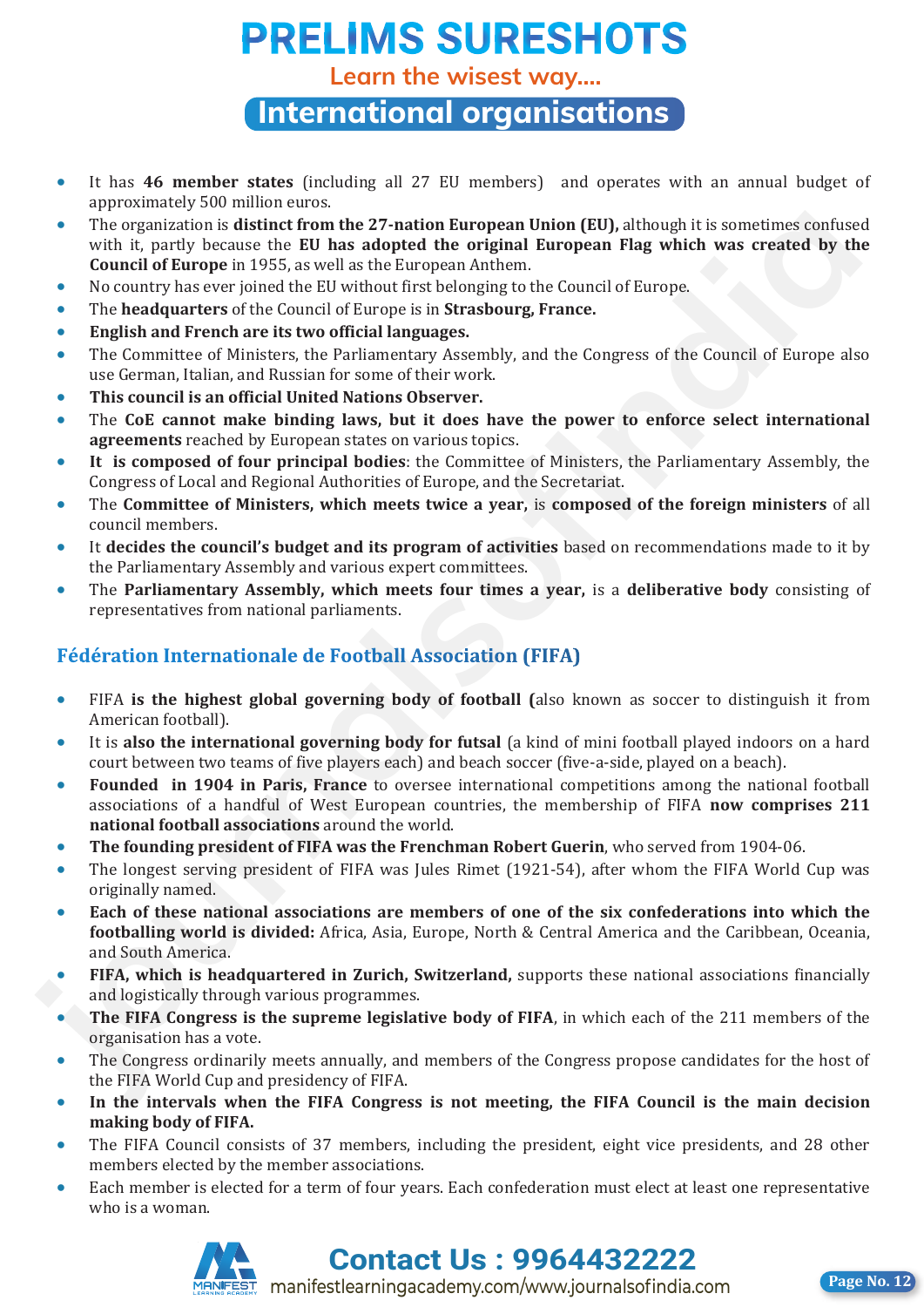**Learn the wisest way....**

### **International organisations**

- **FIFA is responsible for organising and promoting football's major international tournaments**, most importantl**y the football World Cup**, which began in 1930, and the Women's World Cup which began in 1991.
- **The men's World Cup, held every four years,** is FIFA's marquee event.
- The next World Cup is scheduled to be held in Qatar in November-December this year.
- **Brazil has won the World Cup competition the most number of times (5), followed by Italy** and Germany (4 each), and Argentina, France, and Uruguay (2 each).
- FIFA is a member of the International Football Association Board, which sets the rules of football, and it applies and enforces those rules across all FIFA competitions.
- All FIFA tournaments generate revenue from sponsorship.

### *About UEFA-*

- **UEFA is the Union of European Football Associations, which organises the annual UEFA Champions League, the competition of Europe's top football clubs.**
- It is the administrative body for football, futsal and beach soccer in Europe, as well as Armenia, Israel and the Asian parts of some transcontinental countries.
- It is one of six continental confederations of world football's governing body FIFA.
- It consists of 55 national association members.
- It represents the national football associations of Europe, runs national and club competitions including the UEFA European Championship, UEFA Nations League, UEFA Champions League, UEFA Europa League, UEFA Europa Conference League, and UEFA Super Cup, and controls the prize money, regulations, and media rights to those competitions.

- It is a high-level intergovernmental forum to promote cooperation, coordination, and interaction towards sustainable development and environmental protection in the Arctic.
- It was formally established in 1996.
- All Arctic Council decisions and statements require consensus of the eight Arctic States.
- Only states with territory in the Arctic can be members of the council.
- The **member states consist of Canada, Denmark(representing Greenland), Finland, Iceland, Norway, Russia, Sweden and the United States.**
- The Ottawa Declaration defines these states as Members of the Arctic Council.
- The Council's Strategic Plan 2021-2030 guides its work towards the Arctic as a "region of peace, stability and constructive cooperation that is a vibrant, prosperous, sustainable and secure home for all its inhabitants, including Indigenous Peoples."

- **The International Chess Federation or World Chess Federation, commonly referred to by its French acronym FIDE**, is an international organization **based in Switzerland** that connects the various national chess federations and acts as the governing body of the sport of chess, and it regulates all international chess competitions. • **The meats World Copy, held every four years, is FIRS: nonzupe create.** The part of the meat World Copy is scheduled to be held in Quartam November-December this year.<br> **i.** Harzal has won the World Cup to competition
	- Constituted as a non-governmental institution, it was **recognized by the International Olympic Committee as a Global Sporting Organization in 1999.**
	- **FIDE currently has its headquarters in Lausanne, Switzerland,** but it was **initially founded in 1924 in Paris** under the motto "Gens una Sumus" (Latin for "We are one Family").
	- It was one of the very first International Sports Federations, alongside the governing bodies of the sports of Football, Cricket, Swimming, and Auto Racing.



### **Contact Us : 9964432222**

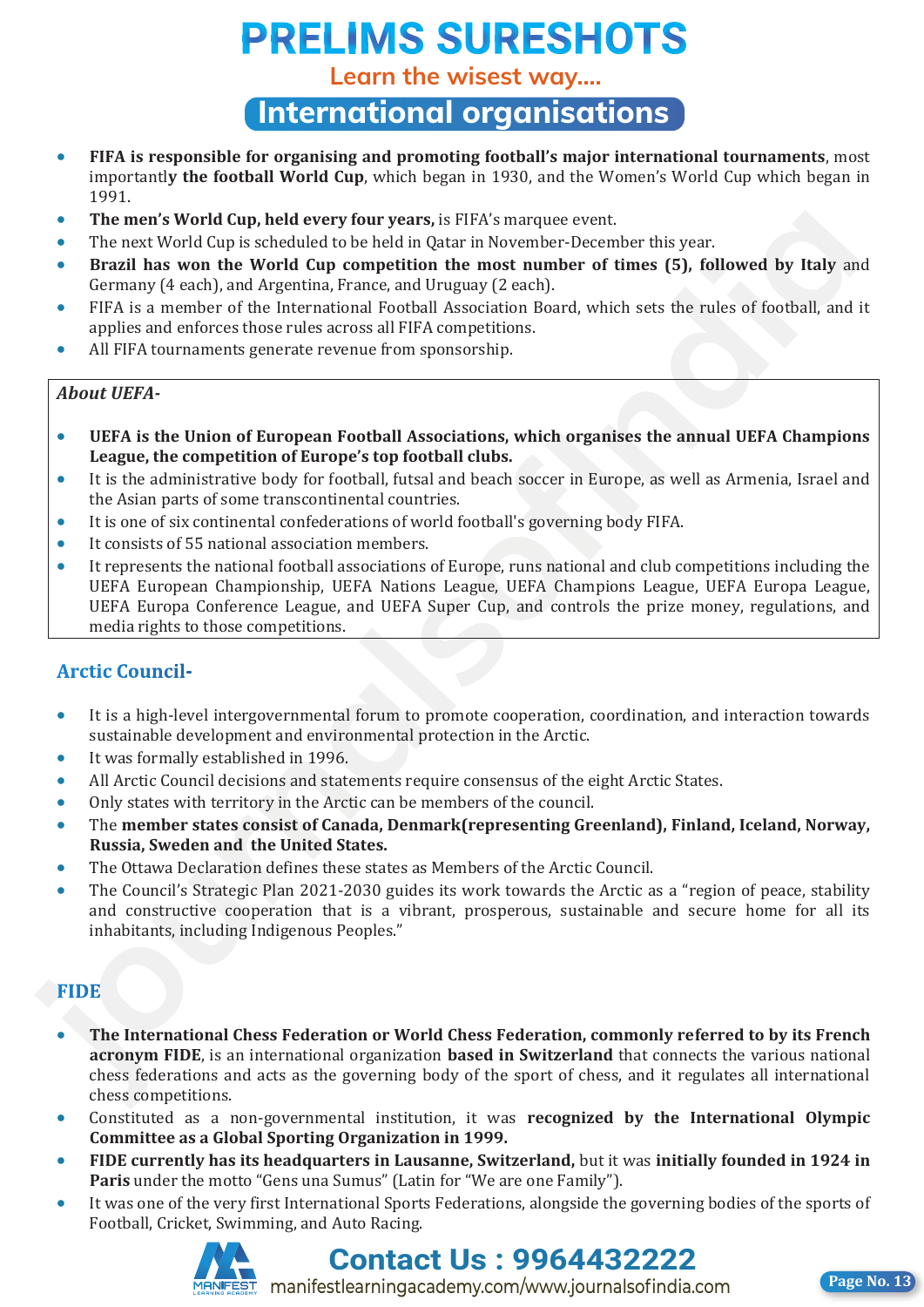**Learn the wisest way....**

## **International organisations**

- It has 195 countries as affiliate members, in the form of National Chess Federations.
- **FIDE's most visible activity is organizing the World Chess Championship since 1948.**
- It also organizes world championships for women, juniors, seniors, and the disabled.
- Another flagship event is the **Chess Olympiad, a biennial chess tournament organized since 1924**, in which national teams compete.
- In alternate years, FIDE also organizes the **World Team Championship,** in which the best teams from the previous Olympiad compete.
- As part of the World Chess Championship cycle, it also organizes the **Candidates Tournament,** which determines who will challenge the reigning World Champion, and the qualifying tournaments for the Candidates, such as the Chess World Cup, the FIDE Grand Prix, and the FIDE Grand Swiss Tournament 2019. **in alterate years, FIDS also organizes the World Team Championship, in which the best teams from the prior of the World Chess Champions, which is a organized to calculate Teams which determines with control determines wit**

- The **"Bucharest Nine" is a group of nine NATO countries in Eastern Europe** that **became part** of the US-led military alliance **after the end of the Cold War.**
- It includes *Romania and Poland, Hungary, Bulgaria, the Czech Republic, Slovakia, and the three Baltic republics of Estonia, Latvia, and Lithuania.*
- **Bucharest Format, often abbreviated as the B9, was founded on November 4, 2015,** and takes its name from Bucharest, the capital of Romania.
- **B9 was created on the initiative of Klaus Iohannis, who has been President of Romania since 2014,** and Andrzej Duda, who became President of Poland in August 2015, at the High-Level Meeting of the States from Central and Eastern Europe in Bucharest.
- **It offers a platform for deepening the dialogue and consultation among the participant allied states,** in order to articulate their specific contribution to the ongoing processes across the North-Atlantic Alliance, in total compliance with the principles of solidarity and indivisibility of the security of the NATO Member States.
- **All nine countries were once closely associated with the now dissolved Soviet Union**, but later chose the path of democracy.
- Romania, Poland, Hungary, and Bulgaria are former signatories of the now dissolved Warsaw Pact military alliance led by the Soviet Union. (The other Warsaw Pact countries were the erstwhile Czechoslovakia and East Germany, and Albania.)
- Estonia, Latvia, and Lithuania were part of the former Union of Soviet Socialist Republics (USSR).
- **All members of the B9 are part of the European Union (EU) and North Atlantic Treaty Organization (NATO).**
- The B9 countries have been critical of President Vladimir Putin's aggression against Ukraine since 2014, when Russia annexed the Crimean peninsula and Russia's recent military attack on Ukraine.

- The Three Seas Initiative (3SI or TSI), known also as the Baltic, Adriatic, Black Sea (BABS) Initiative or simply as the Three Seas is a **forum of twelve states, in the European Union, running along a north– south axis from the Baltic Sea to the Adriatic and Black Seas in Central and Eastern Europe.**
- The Initiative aims to create a regional dialogue on questions affecting the member states.
- Membership- Austria, Bulgaria, Croatia, Czech Republic, Estonia, Hungary, Latvia, Lithuania, Poland, Romania, Slovakia and Slovenia.
- It was launched in 2015 by Polish President Andrzej Duda and Croatian President Kolinda Grabar-Kitarović.
- In 2016, the first summit was held in Dubrovnik, Croatia.
- The 3SI Investment Fund was set up in 2019.
- The 2021 summit was held in Bulgaria.
- **Latvia** will host the 7th Summit and Business Forum in June 2022.





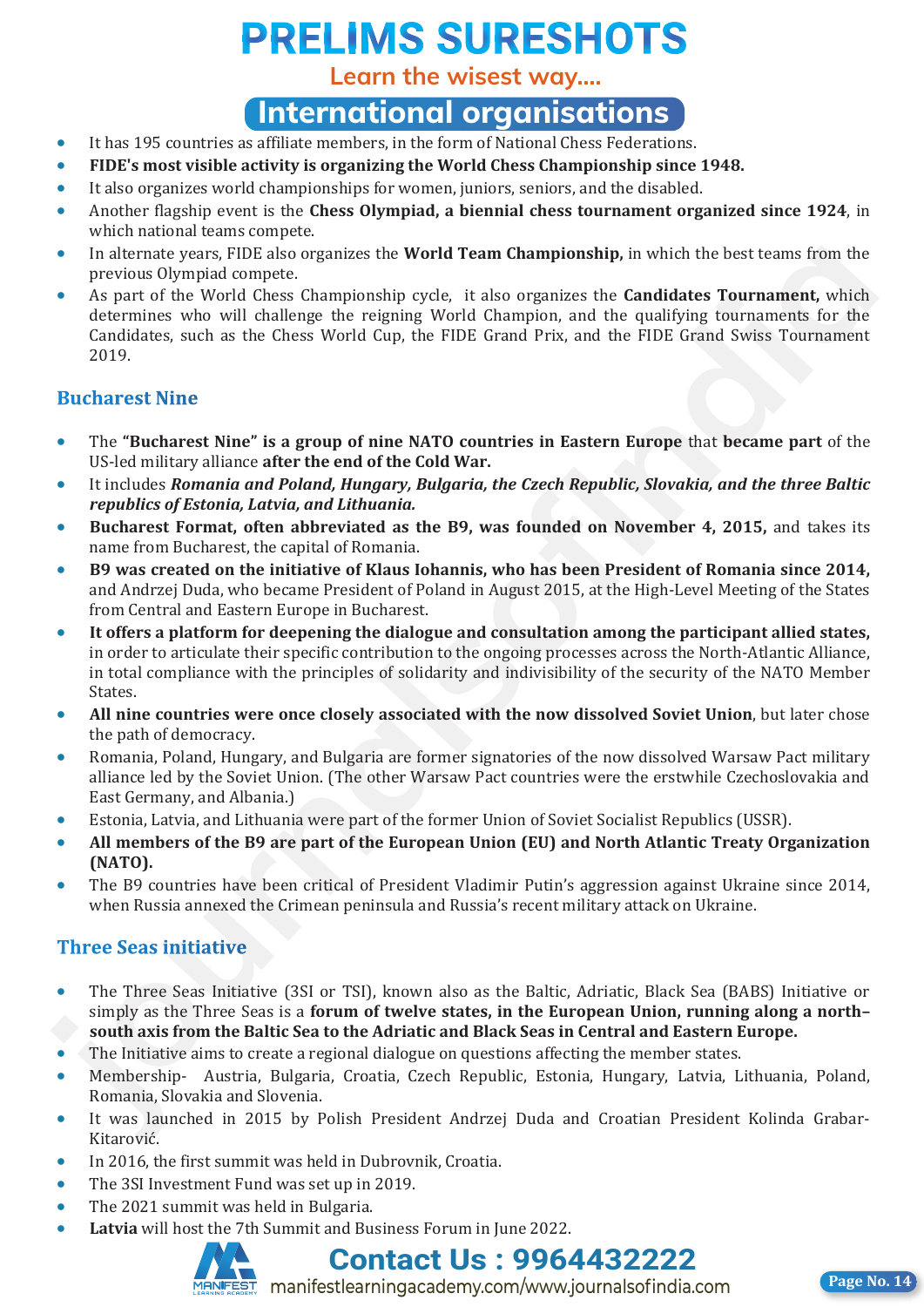**Learn the wisest way....**

**International organisations**

### **BIMSTEC**

- BIMSTEC is the regional organization exclusive to the Bay.
- It has **India, Bangladesh, Nepal, Bhutan, Sri Lanka, Myanmar and Thailand as members.**
- These member countries are located along the littoral and adjacent areas of the Bay of Bengal, constituting a contiguous regional unity.
- **It came into being on 6 June 1997 through the Bangkok Declaration.**
- **Initially, the economic bloc was formed with four Member States with the acronym 'BIST-EC**' (Bangladesh, India, Sri Lanka and Thailand Economic Cooperation).
- Myanmar joined the group in 1997 during a special Ministerial Meeting in Bangkok, the Group was renamed 'BIMST-EC'.
- With the admission of Nepal and Bhutan at the 6th Ministerial Meeting (February 2004, Thailand), the name of the grouping was changed to 'Bay of Bengal Initiative for Multi-Sectoral Technical and Economic Cooperation' (BIMSTEC).
- **The first BIMSTEC Summit was held on July 31, 2004** and the grouping then got its name BIMSTEC or the Bay of Bengal Initiative for Multi-Sectoral Technical and Economic Cooperation.
- **Unlike many other regional groupings, BIMSTEC is a sector-driven cooperative organization.**
- **Starting with six sectors** including trade, technology, energy, transport, tourism and fisheries—for sectoral cooperation in late 1997, it **expanded to embrace nine more sectors**— including agriculture, public health, poverty alleviation, counter-terrorism, environment, culture, people to people contact and climate change in 2008. **FIRSI Labendelleh, house linker and the state of the state of the state in the state that in The Theorem is the state of the state of the state of the state of the state of the state of the state of the state of the state**

- **ITU is the United Nations specialized agency for information and communication.**
- It was established on 17 May 1865 as the **International Telegraph Union**, making it the oldest UN agency.
- It predates many other standardization bodies and its long and distinguished history contains a number of important 'firsts', such as the standardization of the use of the Morse code and the world's first radiocommunication and fixed telecommunication networks.
- **ITU's global membership includes 193 Member States** as well as some 900 companies, universities, and international and regional organizations.
- **Its Headquarters are located in Geneva, Switzerland.**
- The ITU was initially aimed at helping connect telegraphic networks between countries, with its mandate consistently broadening with the advent of new communications technologies.
- It adopted its current name in 1934 to reflect its expanded responsibilities over radio and the telephone.
- On 15 November 1947, the ITU entered into an agreement with the newly created United Nations to become a specialized agency within the UN system, which formally entered into force on 1 January 1949.
- The ITU is **governed by the Plenipotentiary Conference** and the Administrative Council.
- **The Plenipotentiary Conference is the supreme organ of the Union.** It is the **decision making body** which determines the direction of the Union and its activities.
- The Council, on the other hand, acts as the Union's governing body in the interval between Plenipotentiary Conferences.
- Its role is to consider broad telecommunication policy issues to ensure that the Union's activities, policies and strategies fully respond to today's dynamic, rapidly changing telecommunications environment.

### **AUKUS** treaty

AUKUS, an acronym for "**Australia, United Kingdom, United States**", is a trilateral security pact.



**Contact Us : 9964432222** manifestlearningacademy.com/www.journalsofindia.com **Page No. 15** 

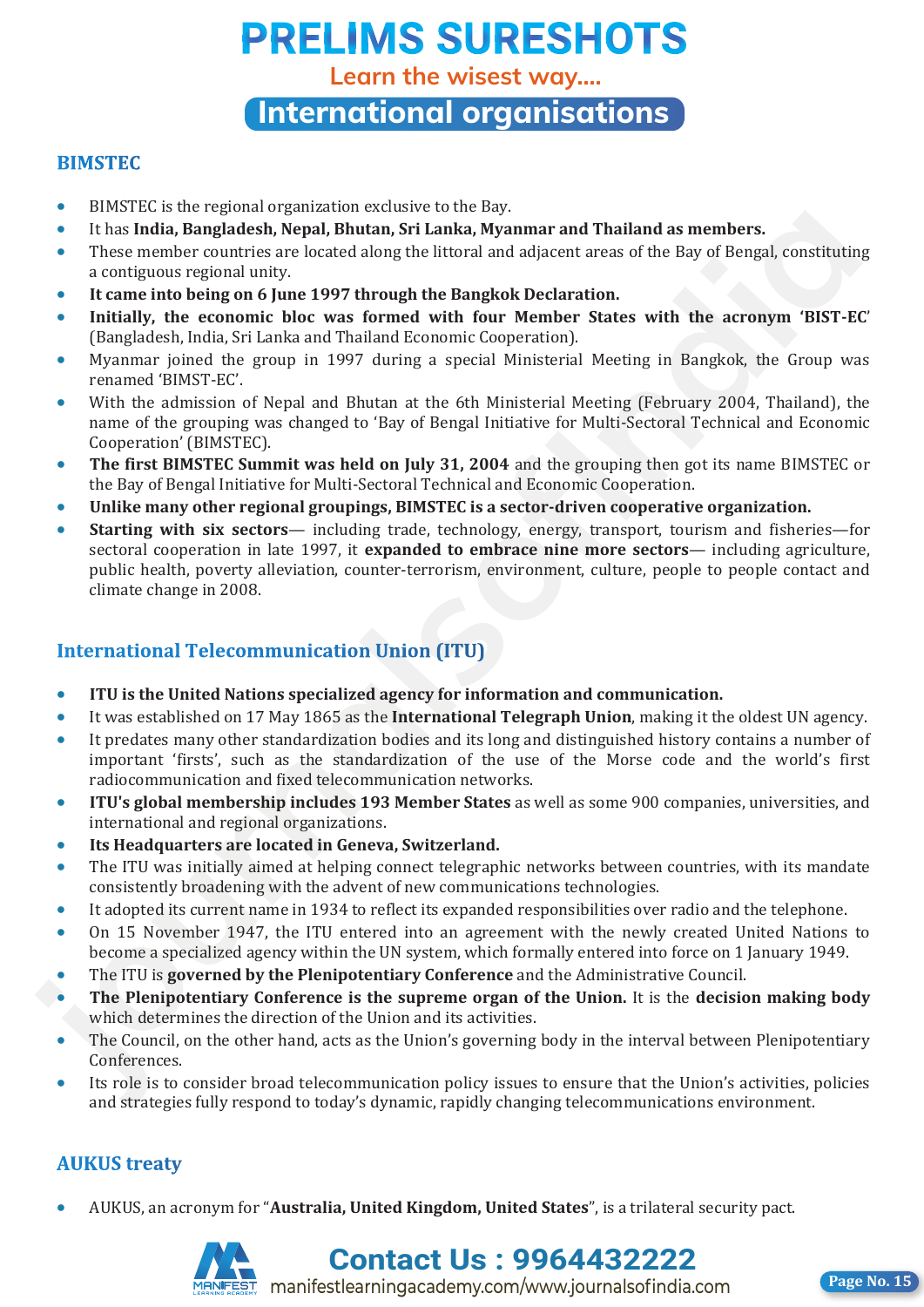**Learn the wisest way....**

**International organisations**

- The AUKUS pact will enable Australia to deploy nuclear-powered submarines in the Indo-Pacific in a major challenge to China and its claims in the region.
- Australia's nuclear-powered submarines, when deployed, will be armed with conventional weapons only and not nuclear weapons.
- The new pact **is not aimed (at) or about any one country** but it is about advancing their strategic interests, upholding the international rules-based order, and promoting peace and stability in the Indo-Pacific.
- The pact will focus on military capability, separating it from the Five Eyes (US, UK, Australia, Canada and New Zealand) countries.
- Aukus will also involve the sharing of cyber capabilities and other undersea technologies.

- It is a non-profit foundation **initiated by the International Olympic Committee (IOC)** to promote, coordinate, and monitor the fight against drugs in sports.
- It was set up on **10 November 1999** in Lausanne, Switzerland, as a result of the "**Declaration of Lausanne**", to promote, coordinate and monitor the fight against drugs in sports.
- Since 2002, the **organization's headquarters have been located in Montreal, Quebec, Canada.**
- WADA is responsible for the **World Anti-Doping Code,** adopted by more than 650 sports organizations, including international sports federations, national anti-doping organizations, the IOC, and the International Paralympic Committee. and not hueler weapons.<br> **journalistic wealth and the state of the state of the state of the state of the state of the state of the state of the state of the methods of the methods of the methods of the methods in the meth** 
	- As of 2021, its president is Witold Banka.
	- Initially funded by the IOC, WADA receives half of its budgetary requirements from them, with the other half coming from various national governments.
	- Its governing bodies are also composed in equal parts by representatives from the sporting movement (including athletes) and governments of the world.
	- The **highest decision-making authority is the 38-member foundation board**, which is composed equally of IOC representatives and representatives of national governments.

- The **International Cricket Council** (**ICC**) is the world governing body of cricket.
- It was founded as the *Imperial Cricket Conference* in 1909 by representatives from Australia, England and South Africa.
- It was renamed as the *International Cricket Conference* in 1965, and took up its current name in 1987.
- The ICC has its **headquarters in Dubai, UAE.**
- The ICC has **106 member nations** currently: 12 Full Members (India is one of them, admitted in 1926) that play Test matches, and 94 Associate Members.
- The ICC is responsible for the organization and governance of cricket's major international tournaments, most notably the Cricket World Cup and the T20 World Cup.
- It also appoints the umpires and referees that officiate at all sanctioned Test matches, One Day Internationals and Twenty20 Internationals.
- It promulgates the ICC Code of Conduct, which sets professional standards of discipline for international cricket and also co-ordinates action against corruption and match-fixing through its Anti-Corruption and Security Unit (ACSU).
- The Chairman heads the board of directors and on 26 June 2014, Narayanaswami Srinivasan, the former president of BCCI, was announced as the first chairman of the council.
- When the post of ICC president was abolished in April 2016, Shashank Manohar, who replaced Srinivasan in October 2015, became the first independent elected chairman of the ICC.